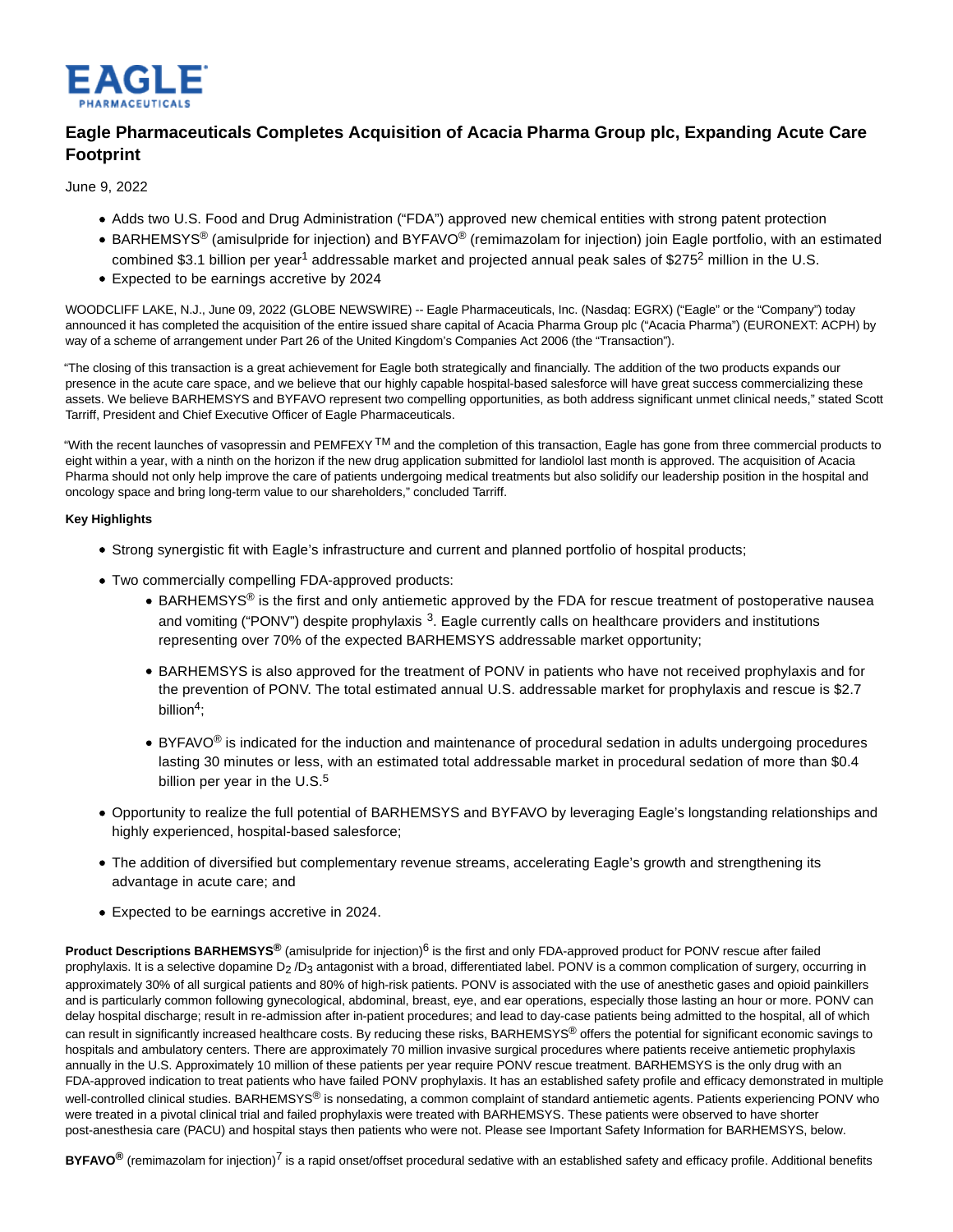include predictability and a readily available reversal agent. Please see Important Safety Information, including boxed warning, below. BYFAVO has a compelling commercial opportunity, addressing a clear unmet need. There has been no innovation in the sedation space for over 20 years. Customers seek a fast onset, titratability, and rapid recovery for quick discharge, and shorter procedure times allow for increased procedural volumes. BYFAVO has a broad label and potential health economic benefits and may enable shorter procedure times and greater patient throughput. It is indicated for procedural sedation in adults in procedures lasting 30 minutes or less and has a substantial clinical data package demonstrating efficacy and safety in colonoscopies and bronchoscopies, including the most challenging patients.

# **Advisors**

Cooley (UK) LLP acted as legal advisor and William Blair & Company, L.L.C. acted as exclusive financial advisor to Eagle Pharmaceuticals in connection with the transaction. Locust Walk served as a transaction advisor to Eagle Pharmaceuticals. NautaDutilh BV acted as legal advisor to Eagle Pharmaceuticals in connection with Belgian law.

# **About Eagle Pharmaceuticals, Inc.**

Eagle is a fully integrated pharmaceutical company with research and development, clinical, manufacturing and commercial expertise. Eagle is committed to developing innovative medicines that result in meaningful improvements in patients' lives. Eagle's commercialized products include vasopressin injection, PEMFEXY™, RYANODE $\Re$ , BENDEKA®, BELRAPZO®, TREAKISYM (Japan), and its oncology and CNS/metabolic critical care pipeline includes product candidates with the potential to address underserved therapeutic areas across multiple disease states. Additional information is available on Eagle's website at [www.eagleus.com.](https://www.globenewswire.com/Tracker?data=HEjcEOrmdKyxpFZYY_oFtvHU53Z4A_bNLL4jwZhIhjKqx54bpFqF_I6PElrV5myreUQ9g93owVThnP_Gy7ZxgA==)

# **Forward-Looking Statements**

This press release contains "forward-looking statements" within the meaning of the Private Securities Litigation Reform Act of 1995, as amended, and other securities law. Forward-looking statements are statements that are not historical facts. Words and phrases such as "anticipated," "forward," "will," "would," "could," "should," "may," "remain," "potential," "prepare," "expected," "believe," "plan," "near future," "belief," "guidance," "estimate," and similar expressions are intended to identify forward-looking statements. These statements include, but are not limited to, statements regarding future events such as: statements regarding expectations with respect to whether and when the Acacia acquisition may be earnings accretive; expectations with respect to synergies; expectations that the acquisition of Acacia Pharma will help improve the care of patients undergoing medical treatments, solidify the Company's leadership position in the hospital and oncology space and bring long-term value to the Company's shareholders; the estimated addressable market size and estimated sales figures for BARHEMSYS, BYFAVO and other products or product candidates; the Company's marketing, product development, partnering and growth strategy, including relating to the commercialization of BARHEMSYS and BYFAVO and the Company's ability to expand the application of BARHEMSYS and BYFAVO; the timing, scope or likelihood and timing of regulatory filings and approvals from the FDA for the Company's product candidates, including landiolol; the ability of BARHEMSYS, BYFAVO, landiolol and other products and product candidates to address unmet clinical needs; the potential market opportunity for the Company's products or product candidates, including for BARHEMSYS, BYFAVO and landiolol; expectations regarding expansion of the Company's product portfolio, including potential acquisitions; the ability of the Company's executive team to execute on the Company's strategy and build stockholder value; the ability of Eagle's hospital-based sales force to commercialize BARHEMSYS and BYFAVO; expectations regarding the Company's future growth; and the ability of the Company's product candidates to deliver value to stockholders. All of such statements are subject to certain risks and uncertainties, many of which are difficult to predict and generally beyond the Company's control, that could cause actual results to differ materially from those expressed in, or implied or projected by, the forward-looking information and statements. Such risks and uncertainties include, but are not limited to: the risk that the anticipated benefits of the Company's recently completed transaction with Acacia Pharma are not realized; the impacts of the COVID-19 pandemic and geopolitical events such as the conflict in Ukraine, including disruption or impact in the sales of the Company's marketed products, interruptions or other adverse effects to clinical trials, delays in regulatory review, manufacturing and supply chain interruptions, adverse effects on healthcare systems, disruption in the operations of the Company's third party partners and disruption of the global economy, and the overall impact of the COVID-19 pandemic or other events on the Company's business, financial condition and results of operations; whether the Company will incur unforeseen expenses or liabilities or other market factors; whether the Company will successfully implement its development plan for its product candidates; delay in or failure to obtain regulatory approval of the Company's or its partners' product candidates; whether the Company can successfully market and commercialize its products or product candidates; the success of the Company's relationships with its partners; the availability and pricing of third party sourced products and materials; the outcome of litigation involving any of its products or that may have an impact on any of the Company's products; successful compliance with the FDA and other governmental regulations applicable to product approvals, manufacturing facilities, products and/or businesses; general economic conditions, including the potential adverse effects of public health issues, including the COVID-19 pandemic and geopolitical events, on economic activity and the performance of the financial markets generally; the strength and enforceability of the Company's intellectual property rights or the rights of third parties; competition from other pharmaceutical and biotechnology companies and the potential for competition from generic entrants into the market; the risks inherent in the early stages of drug development and in conducting clinical trials; and factors in addition to the foregoing that may impact the Company's financial projects and guidance, including among other things, any potential business development transactions, acquisitions, restructurings or legal settlements, in addition to any unanticipated factors, that may cause the Company's actual results and outcomes to materially differ from its projections and guidance; and those risks and uncertainties identified in the "Risk Factors" sections of the Company's Annual Report on Form 10-K for the year ended December 31, 2021, filed with the Securities and Exchange Commission (the "SEC") on March 8, 2022 and its other subsequent filings with the SEC, including the Company's Quarterly Report on Form 10-Q for the quarter ended March 31, 2022, which the Company filed with the SEC on May 9, 2022. Readers are cautioned not to place undue reliance on these forward-looking statements. All forward-looking statements contained in this press release speak only as of the date on which they were made. Except to the extent required by law, the Company undertakes no obligation to update such statements to reflect events that occur or circumstances that exist after the date on which they were made.

### **Investor Relations for Eagle Pharmaceuticals, Inc.:**

Lisa M. Wilson In-Site Communications, Inc. T: 212-452-2793 E: [lwilson@insitecony.com](https://www.globenewswire.com/Tracker?data=DAE1AS3jG1fDwVAx7hV2vxTU1K7Ndl7SuTk1EBnCCZxlMoG32mxPDG5mLVaOnO7y_C8dwlVSPmEMfJ_Yzv5dGAjzqU8El8hRLz14tZODjK0=)

**[Important Safety Information](https://www.globenewswire.com/Tracker?data=EgSsmWrYNusgxp6UzoQLaoom2K8kx1MjUxajJZFBenLGEeWmqrbqr7HuOfN5owUqUYbapGo9XuiRHcgiMsQ82vQ-6pi1KWZwC4ndq3aQ5dR8fdvVAoEgovSf8F-zxg-uCSgIZBs8e1GdAx4PwMdDEwGPxiuF9cwHtb2PNzGhSFz6qVNv7n9KJRBLf-Ln_vuwv6cbUPzaxrsCBgSuRkXFiQ==) for BARHEMSYS® (amisulpride) Injection**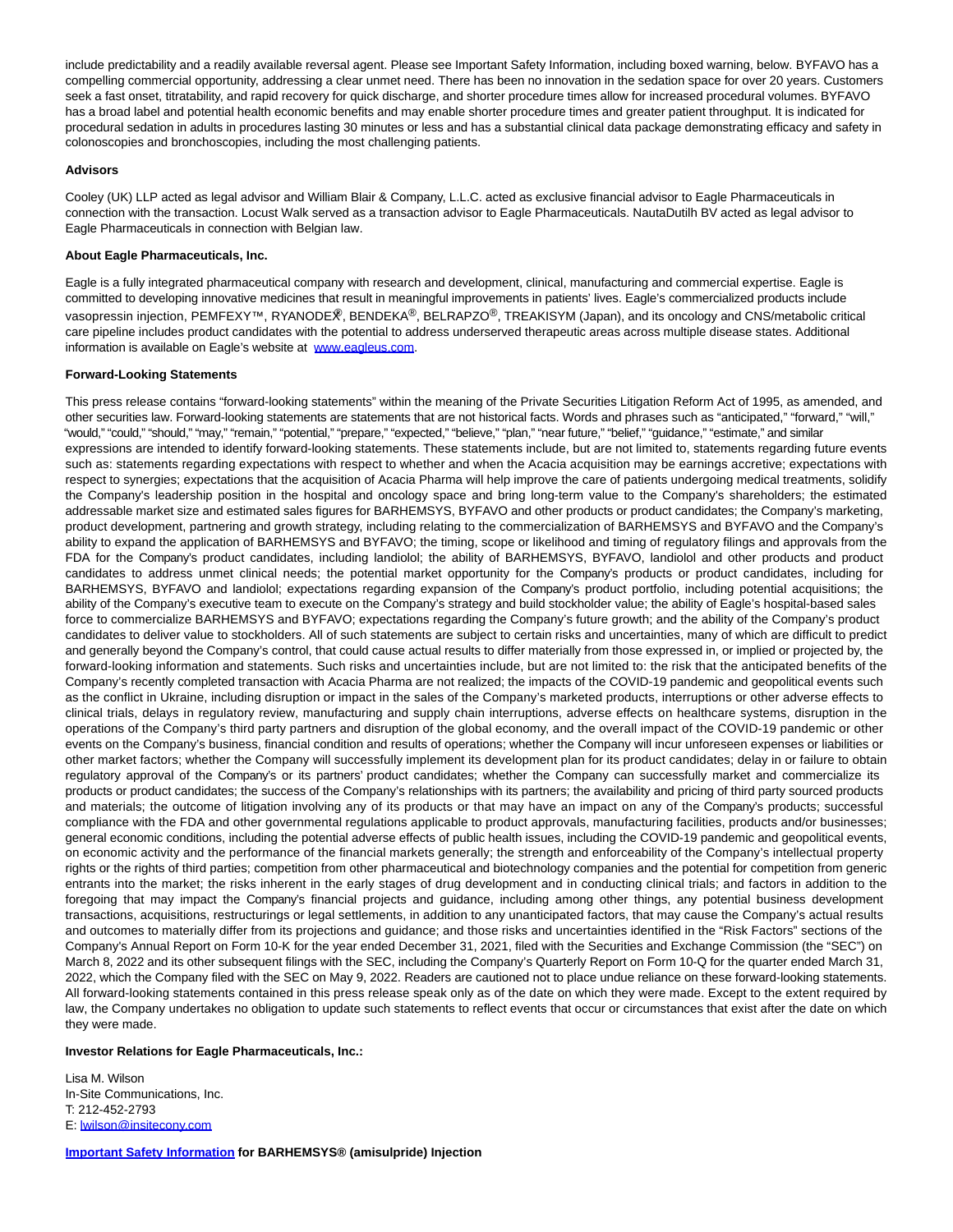# **Contraindication**

BARHEMSYS is contraindicated in patients with known hypersensitivity to amisulpride.

# **QT Prolongation**

BARHEMSYS causes dose- and concentration-dependent prolongation of the QT interval. The recommended dosage is 5 mg or 10 mg as a single intravenous (IV) dose infused over 1 to 2 minutes.

Avoid BARHEMSYS in patients with congenital long QT syndrome and in patients taking droperidol.

Electrocardiogram (ECG) monitoring is recommended in patients with pre-existing arrhythmias/cardiac conduction disorders, electrolyte abnormalities (e.g., hypokalemia or hypomagnesemia), congestive heart failure, and in patients taking other medicinal products (e.g., ondansetron) or with other medical conditions known to prolong the QT interval.

# **Adverse Reactions**

Common adverse reactions reported in ≥ 2% of adult patients who received BARHEMSYS 5 mg (n=748) and at a higher rate than placebo (n=741) in clinical trials for the prevention of PONV were: chills (4% vs. 3%), hypokalemia (4% vs. 2%), procedural hypotension (3% vs. 2%), and abdominal distention (2% vs. 1%).

Serum prolactin concentrations were measured in one prophylaxis study where 5% (9/176) of BARHEMSYS-treated patients had increased blood prolactin reported as an adverse reaction compared with 1% (1/166) of placebo-treated patients.

The most common adverse reaction, reported in ≥ 2% of adult patients who received BARHEMSYS 10 mg (n=418) and at a higher rate than placebo (n=416), in clinical trials for the treatment of PONV was infusion site pain (6% vs. 4%).

# **Use in Specific Populations**

# Lactation

Amisulpride is present in human milk. There are no reports of adverse effects on the breastfed child and no information on the effects of amisulpride on milk production.

BARHEMSYS may result in an increase in serum prolactin levels, which may lead to a reversible increase in maternal milk production. In a clinical trial, serum prolactin concentrations in females (n=112) increased from a mean of 10 ng/mL at baseline to 32 ng/mL after BARHEMSYS treatment and from 10 ng/mL to 19 ng/mL in males (n=61). No clinical consequences due to elevated prolactin levels were reported.

To minimize exposure to a breastfed infant, lactating women may consider interrupting breastfeeding and pumping and discarding breast milk for 48 hours after receiving a dose of BARHEMSYS.

### Pediatric Use

Safety and effectiveness in pediatric patients have not been established.

### Geriatric Use

No overall differences in safety or effectiveness were observed between these patients and younger patients, and other reported clinical experience has not identified differences in responses between the elderly and younger patients, but greater sensitivity of some older individuals cannot be ruled out.

### Renal Impairment

Avoid BARHEMSYS in patients with severe renal impairment (estimated glomerular filtration rate [eGFR] < 30 mL/min/1.73 m2). The pharmacokinetics of amisulpride in patients with severe renal impairment have not been adequately studied in clinical trials. Amisulpride is known to be substantially excreted by the kidneys, and patients with severe renal impairment may have increased systemic exposure and an increased risk of adverse reactions.

No dosage adjustment is necessary in patients with mild to moderate renal impairment

(eGFR ≥ 30 mL/min/1.73 m2).

# **Drug Interactions**

- BARHEMSYS causes dose- and concentration-dependent QT prolongation. To avoid potential additive effects, avoid use of BARHEMSYS in patients taking droperidol.
- ECG monitoring is recommended in patients taking other drugs known to prolong the QT interval (e.g., ondansetron).
- Reciprocal antagonism of effects occurs between dopamine agonists (e.g., levodopa) and BARHEMSYS. Avoid using levodopa with BARHEMSYS.

# **[Important Safety Information f](https://www.globenewswire.com/Tracker?data=EgSsmWrYNusgxp6UzoQLaoom2K8kx1MjUxajJZFBenKGm_WXYVrAzyFWxqjGM1S7SwCcyU7p5ycMCdZ6FfXxBv6jS-PDb7VxewY3O0a1f4nhdAFezBOScmeg1JAB49MgHq-rWs26gShQCbKePasKPbR_1zeRktst9_UNjj9Ozl0=)or BYFAVO™ (remimazolam) Injection**

### **Indications**

BYFAVO is a benzodiazepine indicated for the induction and maintenance of procedural sedation in adults undergoing procedures lasting 30 minutes or less.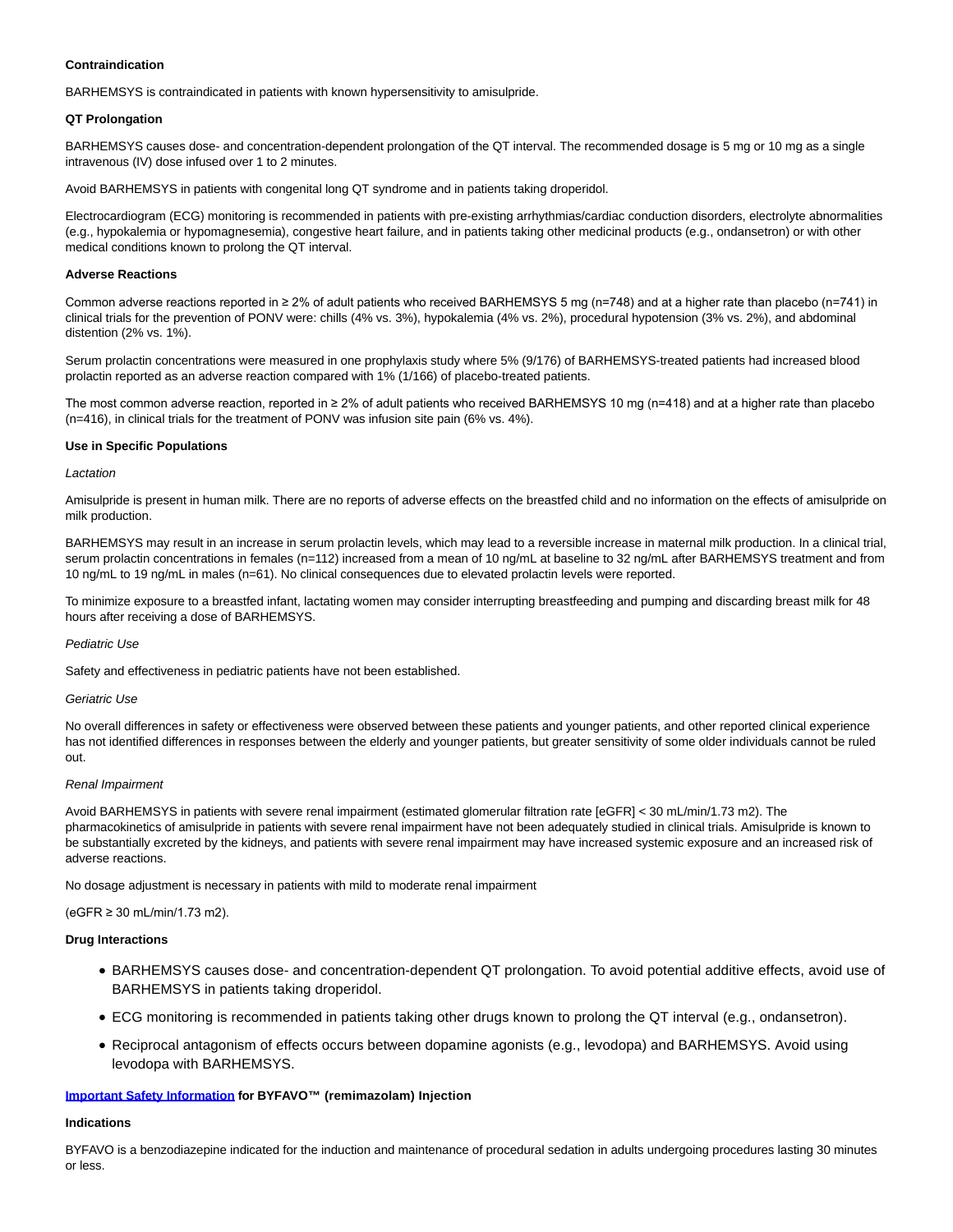### **Important Safety Information**

# **WARNING: PERSONNEL AND EQUIPMENT FOR MONITORING AND RESUSCITATION AND RISKS FROM CONCOMITANT USE WITH OPIOID ANALGESICS**

**Personnel and Equipment for Monitoring and Resuscitation**

- **Only personnel trained in the administration of procedural sedation, and not involved in the conduct of the diagnostic or therapeutic procedure, should administer BYFAVO.**
- **Administering personnel must be trained in the detection and management of airway obstruction, hypoventilation, and apnea, including the maintenance of a patent airway, supportive ventilation, and cardiovascular resuscitation.**
- **BYFAVO has been associated with hypoxia, bradycardia, and hypotension. Continuously monitor vital signs during sedation and during the recovery period.**
- **Resuscitative drugs, and age- and size-appropriate equipment for bag-valve-mask–assisted ventilation must be immediately available during administration of BYFAVO.**

# **Risks From Concomitant Use With Opioid Analgesics and Other Sedative-Hypnotics**

**Concomitant use of benzodiazepines, including BYFAVO, and opioid analgesics may result in profound sedation, respiratory depression, coma, and death. The sedative effect of intravenous BYFAVO can be accentuated by concomitantly administered CNS depressant medications, including other benzodiazepines and propofol. Continuously monitor patients for respiratory depression and depth of sedation.**

# **Contraindication**

BYFAVO is contraindicated in patients with a history of severe hypersensitivity reaction to dextran 40 or products containing dextran 40.

# **Personnel and Equipment for Monitoring and Resuscitation**

Clinically notable hypoxia, bradycardia, and hypotension were observed in Phase 3 studies of BYFAVO. Continuously monitor vital signs during sedation and through the recovery period. Only personnel trained in the administration of procedural sedation, and not involved in the conduct of the diagnostic or therapeutic procedure, should administer BYFAVO. Administering personnel must be trained in the detection and management of airway obstruction, hypoventilation, and apnea, including the maintenance of a patent airway, supportive ventilation, and cardiovascular resuscitation. Resuscitative drugs, and age- and size-appropriate equipment for bag-valve-mask–assisted ventilation must be immediately available during administration of BYFAVO. Consider the potential for worsened cardiorespiratory depression prior to using BYFAVO concomitantly with other drugs that have the same potential (e.g., opioid analgesics or other sedative-hypnotics). Administer supplemental oxygen to sedated patients through the recovery period. A benzodiazepine reversal agent (flumazenil) should be immediately available during administration of BYFAVO.

# **Risks From Concomitant Use With Opioid Analgesics and Other Sedative-Hypnotics**

Concomitant use of BYFAVO and opioid analgesics may result in profound sedation, respiratory depression, coma, and death. The sedative effect of IV BYFAVO can be accentuated when administered with other CNS depressant medications (eg, other benzodiazepines and propofol). Titrate the dose of BYFAVO when administered with opioid analgesics and sedative-hypnotics to the desired clinical response. Continuously monitor sedated patients for hypotension, airway obstruction, hypoventilation, apnea, and oxygen desaturation. These cardiorespiratory effects may be more likely to occur in patients with obstructive sleep apnea, the elderly, and ASA-PS class III or IV patients.

# **Hypersensitivity Reactions**

BYFAVO contains dextran 40, which can cause hypersensitivity reactions, including rash, urticaria, pruritus, and anaphylaxis. BYFAVO is contraindicated in patients with a history of severe hypersensitivity reaction to dextran 40 or products containing dextran 40.

# **Neonatal Sedation**

Use of benzodiazepines during the later stages of pregnancy can result in sedation (respiratory depression, lethargy, hypotonia) in the neonate. Observe newborns for signs of sedation and manage accordingly.

# **Pediatric Neurotoxicity**

Published animal studies demonstrate that anesthetic and sedation drugs that block NMDA receptors and/or potentiate GABA activity increase neuronal apoptosis in the developing brain and result in long-term cognitive deficits when used for longer than 3 hours. The clinical significance of this is not clear. However, the window of vulnerability to these changes is believed to correlate with exposures in the third trimester of gestation through the first several months of life but may extend out to approximately 3 years of age in humans.

Anesthetic and sedation drugs are a necessary part of the care of children needing surgery, other procedures, or tests that cannot be delayed, and no specific medications have been shown to be safer than any other. Decisions regarding the timing of any elective procedures requiring anesthesia should take into consideration the benefits of the procedure weighed against the potential risks.

# **Adverse Reactions**

The most common adverse reactions reported in >10% of patients (N=630) receiving BYFAVO 5-30 mg (total dose) and undergoing colonoscopy (two studies) or bronchoscopy (one study) were: hypotension, hypertension, diastolic hypertension, systolic hypertension, hypoxia, and diastolic hypotension.